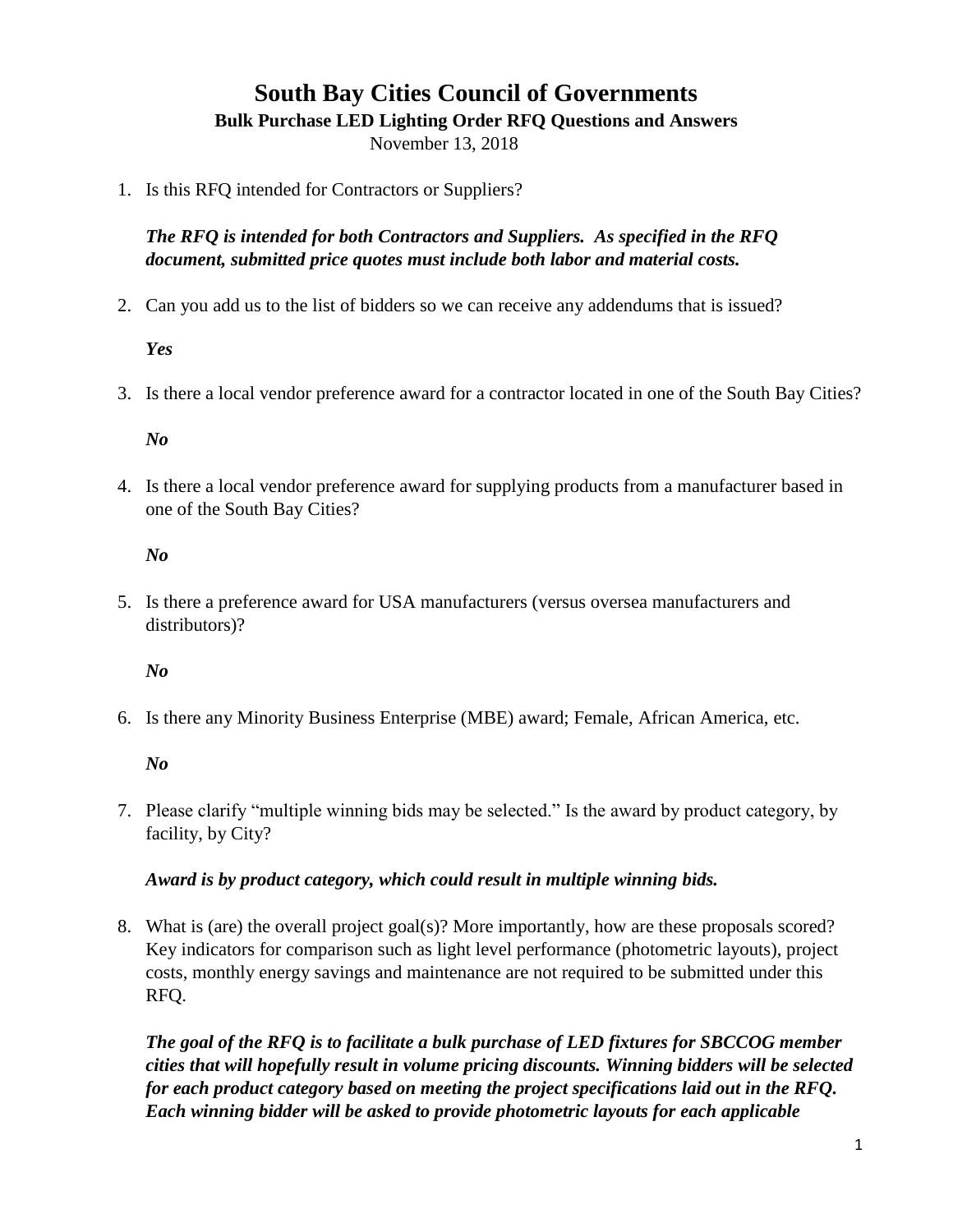## *product category, which will be reviewed and approved by each city, prior to executing a contract.*

9. What is the contract award timeline? Recommendation date of December 4 provides 12 full working weeks to complete by project deadline of February 28. Best performing luminaries are made-to-order versus "off the shelf" so product delivery may be a time constraint.

# *Timeline will be dependent on individual city contract process. All proposed fixtures must meet the installation deadline of February 28th .*

10. I wanted to confirm the cities want to use SCE rebates for this project?

## *Yes*

11. What type of companies typically bid this sort of project?

## *There is no previous history.*

12. How long after the bids are submitted will the project be awarded?

*Timeline will be dependent on individual city contract process.*

13. How long will we have for installation and are there specific hours to perform the work?

*Timing of installation and work schedule will be dependent on individual city requirements.*

14. Does the City or SBCCOG have an inventory of existing conditions of any or all of these locations? Lights working/damaged, existing pole & foundation condition, etc.

*The RFQ only involves the procurement of new fixtures, mounting hardware and controls, and does not include an assessment of existing conditions of the lighting system infrastructure. Each individual city will work with the winning bidders to assess the integrity of the existing lighting system infrastructure. Any costs associated with upgrading lighting system infrastructure will be addressed by each city outside of this RFQ process.* 

15. Retrofit of existing structures is assumed. Have these structures, poles, arms and foundations been inspected and certified by a structural engineer? Who is responsible for insufficient facilities at these locations? What is the protocol?

# *See question #14.*

16. When the Cities decide on a bid, are they going to order everything at once? If they don't order all at once, how long does this program last? What are the ballpark quantities we should expect on these orders?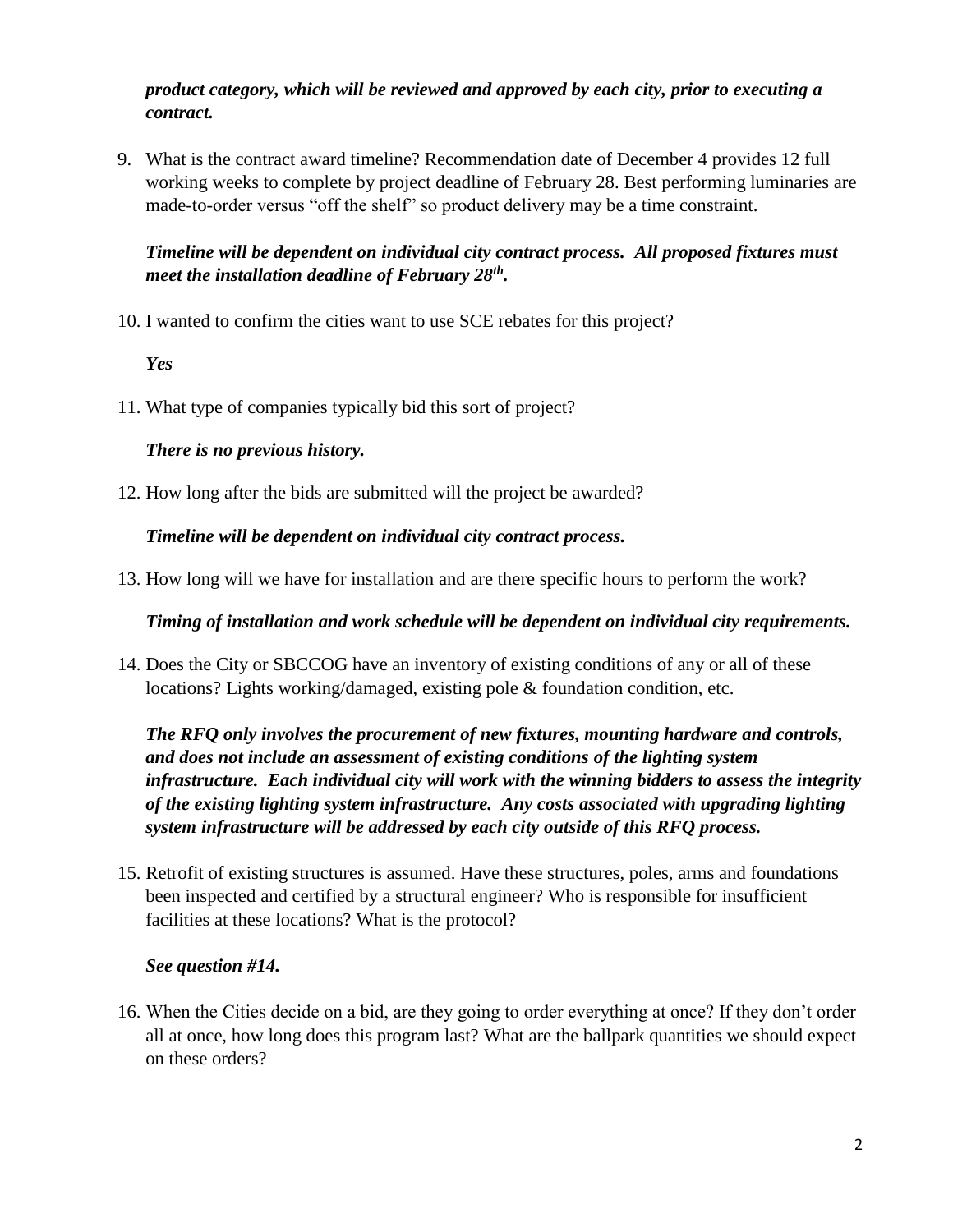# *Ordering process and timeline will be dependent on individual city requirements. Please provide lump sum quotes (including labor and material) for quantities specified in the bid form.*

17. What are the arrangements for product delivery and custody? Who is responsible for product inspections; SBCCOG or City?

*City* 

18. Are we able to bid without providing a quote for installation?

## *No, lump sum price quotes must include both labor and material.*

19. Will the contractor have unfettered access to the sites for installation?

*Yes* 

20. Will there be a formal Job Walk prior to the Bis Date of 11/27?

# *No, but bidders can visit each site if desired. Site locations and addresses are provided in Attachment A of the RFQ. Most of these fixtures are exterior, and are visible from ground level.*

21. Is there a contact list to arrange a site visit at any or all of these facilities?

# *See question #20.*

22. Will there be a job walk performed by participating parties or is it our responsibility to go to the sites on our own?

## *See question #20.*

23. If we want to go on site to survey these lights, if there a contact person we can get a hold of for each location? I do see some locations are sensitive such as police department, fire department, city hall, city yard, and water treatment. Since you want to be T24 Compliant, we would like to go on site go check out the height of each fixture, the mounting type, and voltage for each fixture. Unless this information could be provided to us.

## *See question #20.*

24. 7-pin photocell receptacles are required when applicable. Are shorting caps or a photocell required? Any requirements for any/all of these devices?

*Please provide pricing for shorting caps and photocells separately on updated bidding form. See added items 47 and 48 on the REVISED Bid Form.*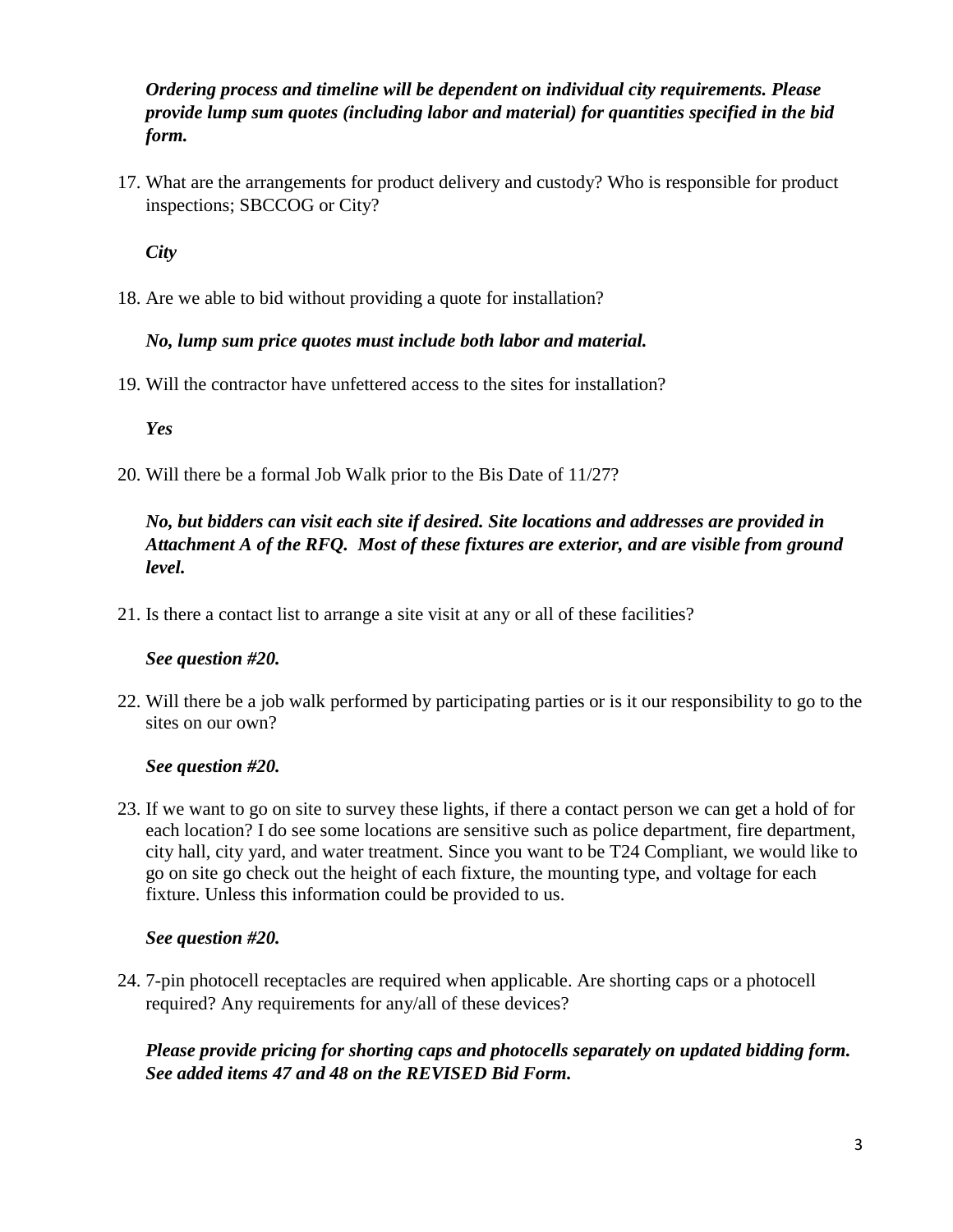25. What is the evaluation criteria for screw-in lamps? Does SBCCOG/City have a minimum lumens per watt (lpw) requirement?

*Each winning bidder will be asked to provide photometric layouts for each applicable product category, which will be reviewed and approved by each city, prior to executing a contract. There is no minimum lumens per watt (lpw) requirement.*

26. Does SBCCOG/City allow lamps that use fans for thermal management?

# *No*

27. Is there an inventory of fixtures requiring screw-in lamps; by location and wattage? What socket base type is required; mogul, medium or both? What is the condition of the cover/globe/acorn? What is the breakage allowance or does SBCCOG/City want to replace old, discolored or damaged globes?

*Please refer to Attachment A of the RFQ for inventory of screw-in lamps. Please provide price quotes for both mogul and medium socket base type, which should be notated on the bid form. Each city will work with each winning bidder to assess the condition of existing lighting system infrastructure. Any costs associated with upgrading lighting system infrastructure will be addressed outside of this RFQ process.*

28. All new fixture housing must match existing color. Does SBCCOG/City have color codes (i.e. RAL 8019) or color chips? Most existing colors will be faded and not look like the original color. Assumption is to match the original color.

*As per the RFQ – "All new fixture housing must match existing color." Predominant fixture housing color is bronze, but other colors may exist. If pricing is significantly different based on fixture housing color, then please indicate on bidding form where applicable.*

29. I have a manufacturer that can supply photometrics. For pricing purposes, are simple Daylight, Photocell, and/ Vacancy sensors sufficient?

*Fixtures must be T24 compliant and equipped with proper motion sensors. Please provide pricing for shorting caps and photocells separately on updated bidding form. See added items 47 and 48 on the REVISED Bid Form.*

30. How do we obtain the plans and specs for the Bulk Purchase LED Lighting project?

*The RFQ document and project specifications can be found on the SBCCOG website [http://www.southbaycities.org/opportunities/request-proposal-rfp.](http://www.southbaycities.org/opportunities/request-proposal-rfp) Site plans and maps will be provided separately by each city to winning bidders.*

31. What is a "Pumpkin Head"? Is it a Post Top, or other type of fixture? (Shown as 200w HPS "Pathway" fixture at five different parks in Torrance.)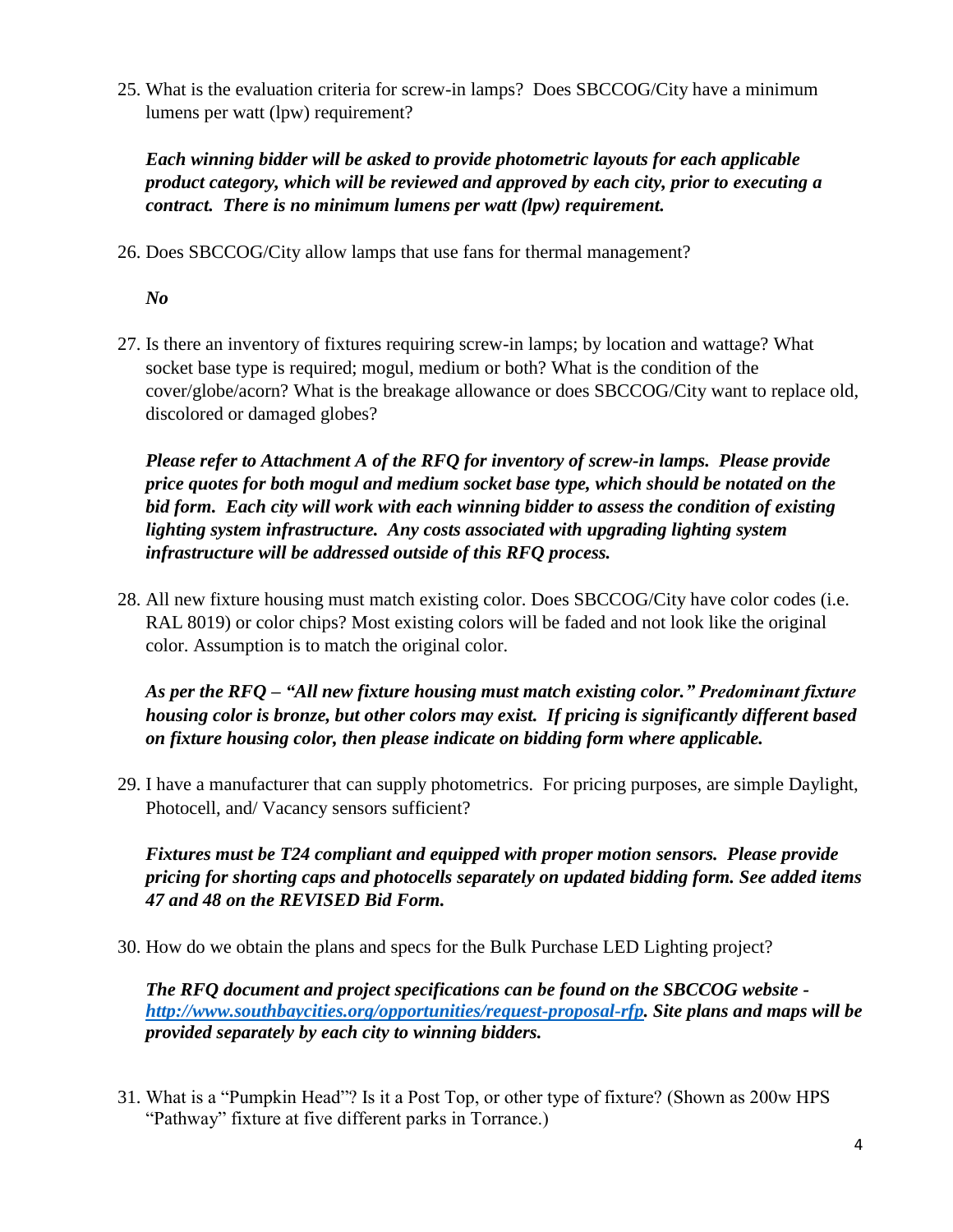## *Post Top.*

32. Are all Tennis/Basketball/Handball courts to be 5k CRI? If 5k is only required for a specific park/city, we'll need to know that count.

## *For fixtures specified to be 5K in the bidding form, please provide lump sum quotes (including labor and material) for quantities listed in each column in the bid form.*

33. There are many Line Items that I did not find, and/or weren't obvious in the Park descriptions. Those are #6-7, 17-21, 35, 38-49, 42-43

## *Please use the specifications for each product category in the bid form as the basis for your lump sum price quotes.*

34. Color is not stated. For quantity discount purposes, I am presuming that all cities will be agreeable to Dark Bronze.

#### *See question #28.*

35. Should #34 be a "sportslighter", or an Area Light? 480v (#6) not defined for any park/field. Please specify which parks/cities require this voltage. 480v drivers are more expensive, so we'll want an accurate count.

#### *Item #34 should be an Area Lighter type. See added items 4a, 5a, 8, 14a, 15a, 16a, and 34a. Please provide lump sum quotes for quantities listed in each column in the bid form.*

36. The RFQ states that the contractor must be a licensed C-10 and have medium-high voltage certification. Per contract docs the highest voltage that is at any location is 480v. 480v does not require any certification beyond C-10. Please confirm that a C-10 electrical contractor in good standing with the State is all that is required.

#### *A C-10 electrical contractor in good standing with the State is all that is required.*

37. Is a Class B contractor's license sufficient?

#### *See question #36.*

38. If we represent a cadre of licensed contractors and manufacturers, can we submit a proposal?

#### *Yes, however, as specified in the RFQ document, submitted price quotes must include both labor and material costs.*

39. It seems impractical to have all sites designed, contracted, and installed by Feb 28, 2019; especially since it will be separate contract for each City. What penalty will be assessed if upgrades are not complete by Feb  $28<sup>th</sup>$ ?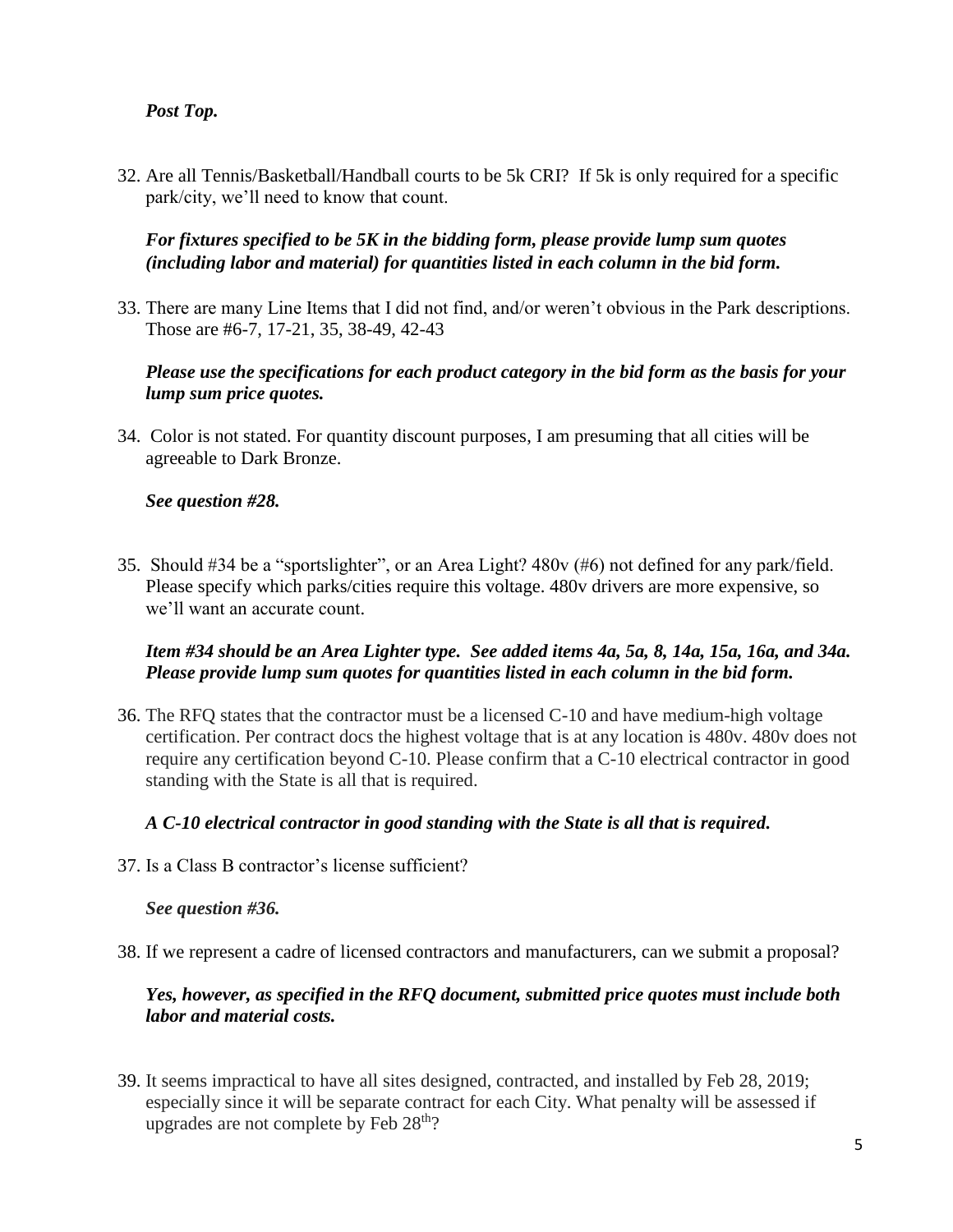## *New fixtures must be installed by February 28, 2019. Please bid accordingly.*

40. Per the RFQ, each site seems to be a separate contractible project, as such, we believe it would be more efficient to provide bids per site. This would better reflect the unique design and construction methods required for each site. Also, items like Mob/Demob, disposal of fixtures, and mounting hardware would be reflected by site instead of a lump sum. Please consider requesting bids by site instead of by fixture type.

#### *Price quotes should reflect all participating cities, and should not be based on individual sites.*

41. Please provide more detail on the evaluation criteria referenced by the statement "The most qualified contractor(s) will be selected and not necessarily the lowest bidder(s)." What makes a contractor qualified for this project?

*A qualified contractor must have C-10 classification and be in good standing with the State. Also, to be a qualified contractor you must comply with all of the requirements as laid out in the RFQ. In addition, relevant experience and company history will be taken into consideration in the selection process.* 

42. With increasing tariff costs, will the contractor be allowed to adjust pricing?

*No*

43. Is the 10- year warranty for lamps only or the drivers as well?

## *Both lamp and driver.*

44. Most outdoor lighting is usually 5000k, but 4000k is asked for in the RFQ, is this accurate?

## *Light color should be 4000K, except where indicated in the bidding form.*

45. Is the installation date indicated in the RFQ firm?

#### *Yes – February28, 2019.*

46. What is the primary power input for each of the lights listed?

#### *Primary power input is AC. Please see bidding form for appropriate voltages.*

47. What is the existing lighting control type for each of the lights listed?

#### *See question #29.*

48. What is the existing pole tenon size (diameter in inch) for each of the lights listed?

#### *For purposes of bidding, please assume OD 3 - 4 inch.*